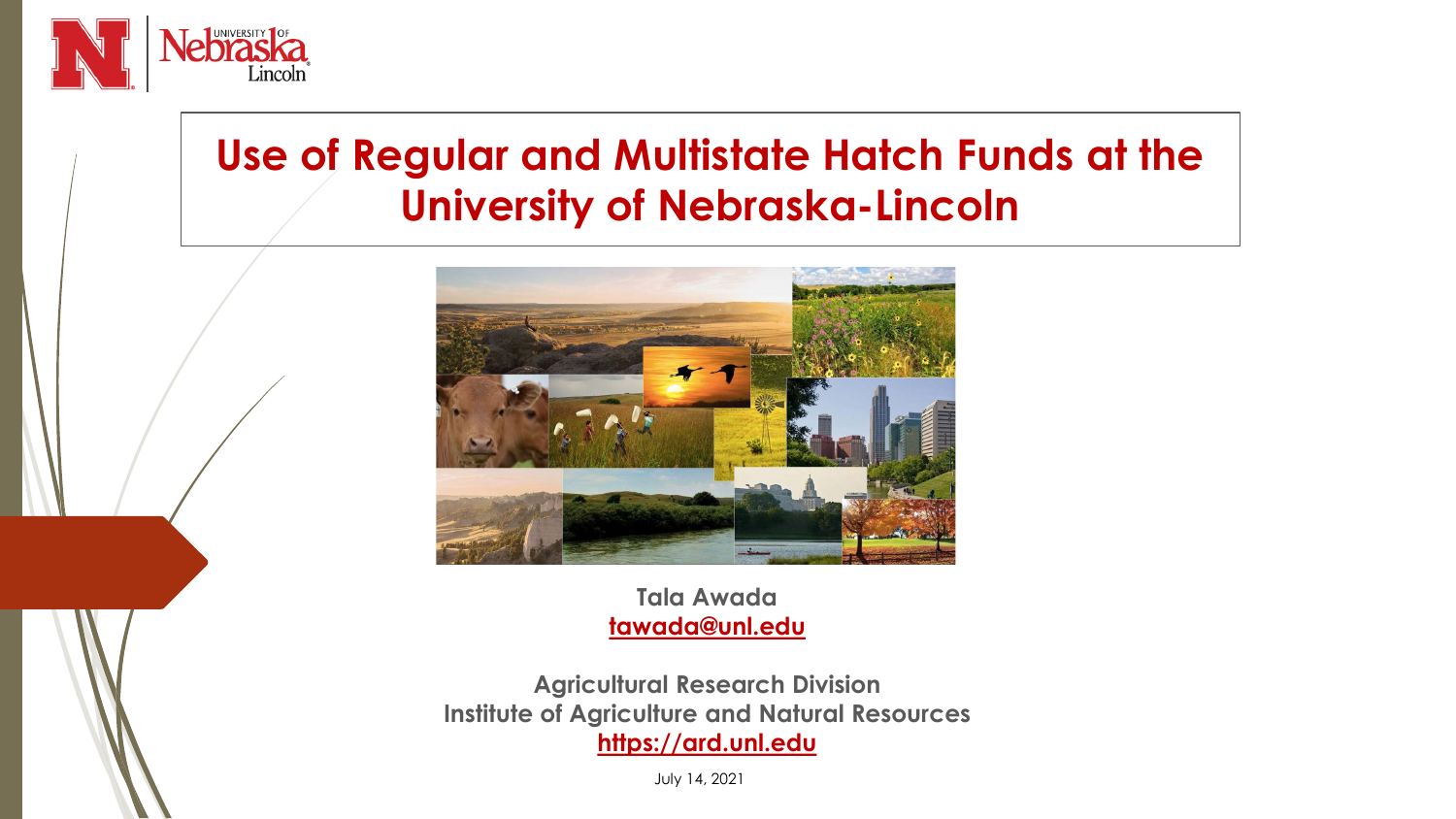### Agricultural Research Division Institute of Agriculture and Natural Resources

### **'Supporting the Science to Ensure Resilient Food Systems and a Healthy Global Future'**

#### Academic Units 15

- Agricultural Economics
- Agricultural Leadership, Education & **Communication**
- Agronomy and Horticulture
- Animal Science
- **Biochemistry**
- Biosystems Engineering
- Child, Youth & Family Studies

#### Academic Centers 21

- Entomology
- Food Science Technology
- Nutrition & Health Sciences
- Plant Pathology
- School of Natural Resources
- Statistics
- Textiles Merchandising & Fashion Design
- Veterinary Medicine & Biomedical Sciences

Research and Extension Centers 3 https://ard.unl.edu/research-sites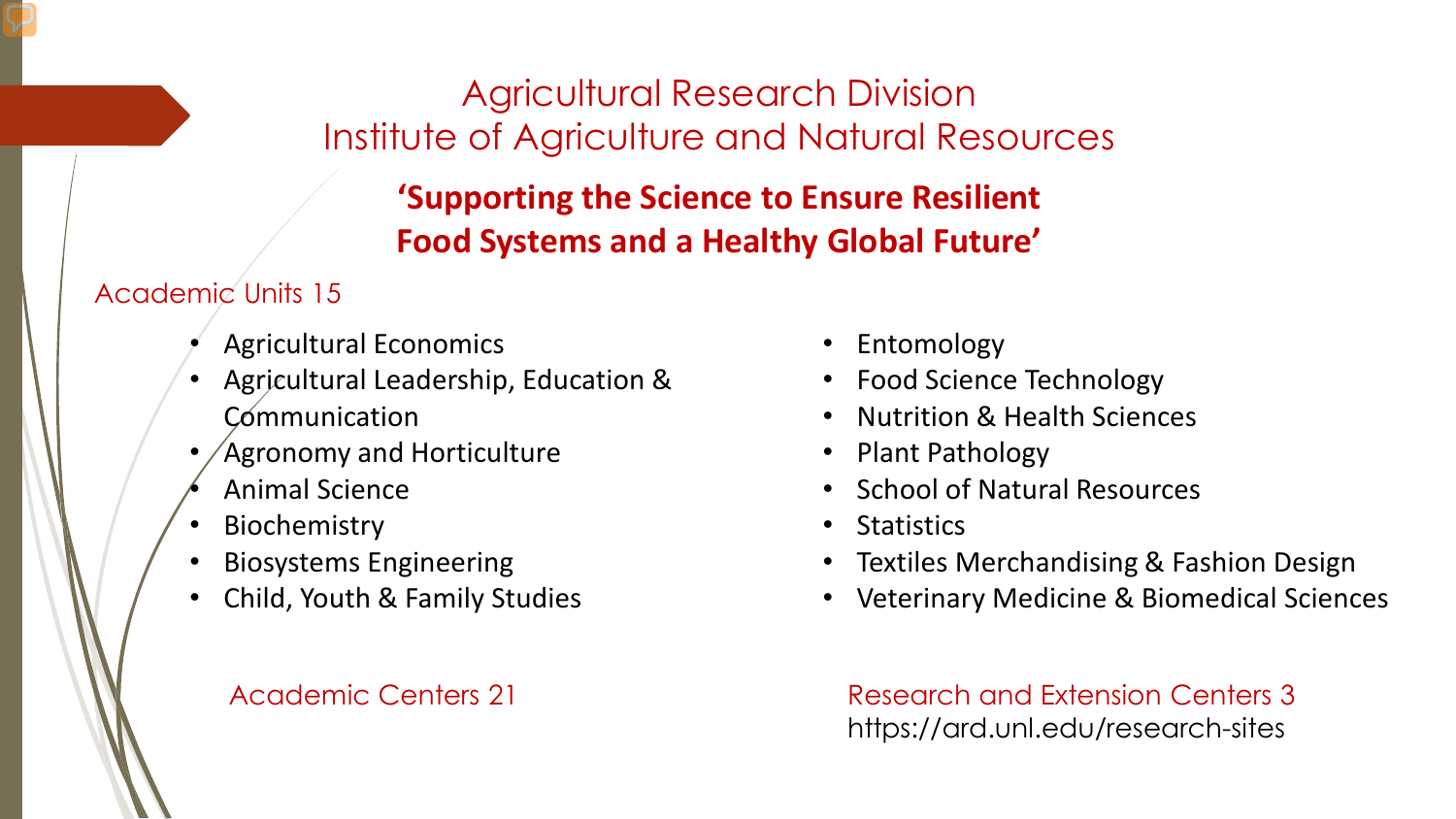

#### A Statewide **Proving Ground** for **Translating Discoveries to Practice**

- Totals 40K+ acres of IANR-UNL facilities/35K+ acres through USDA partnership
- **Includes regulated field facilities on each end of the state**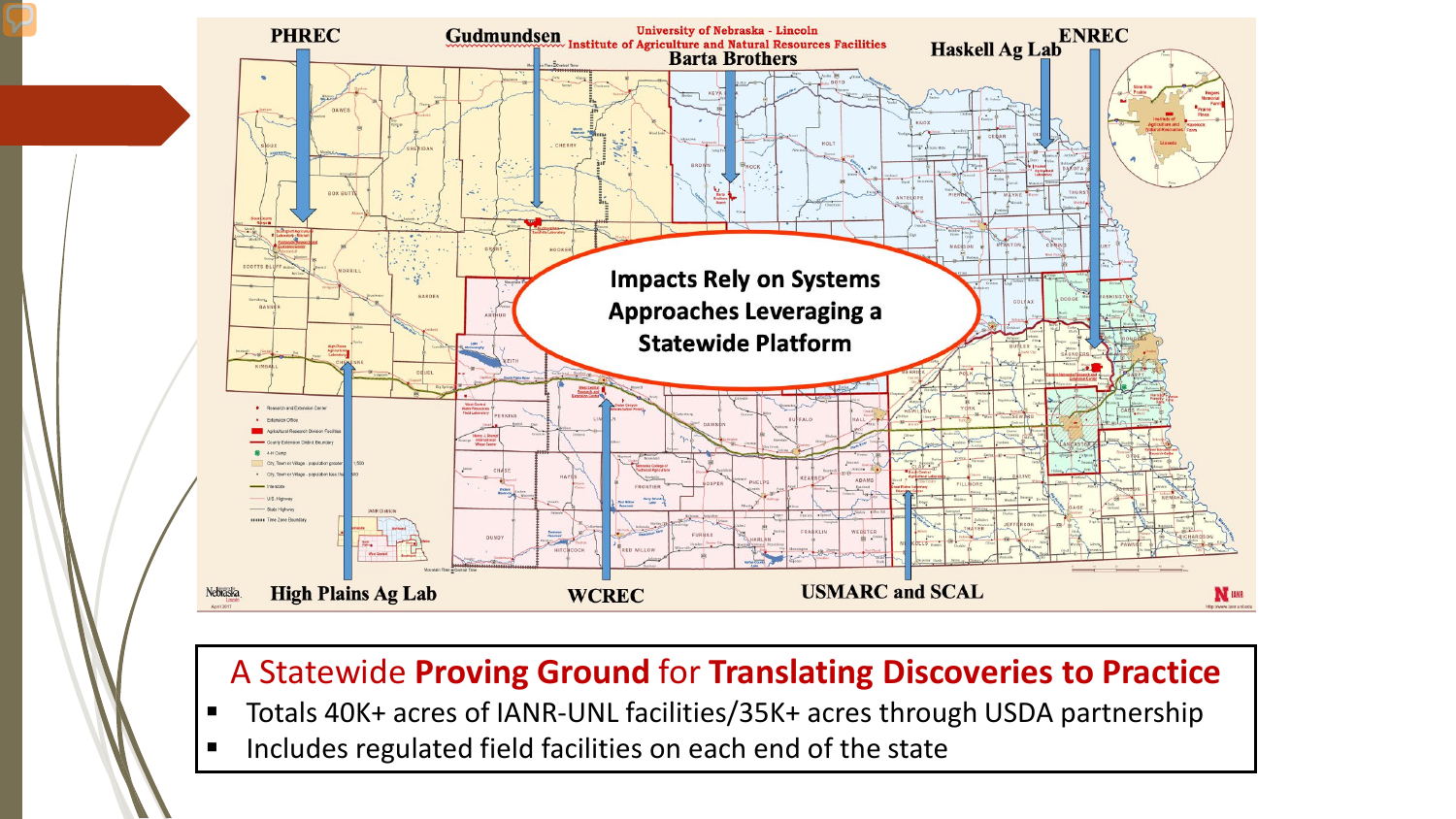#### How Hatch regular and multistate funds are utilized and leveraged in NE **Acad. Units & Centers**

The University of Nebraska – Lincoln receives  $\sim$  \$4.5 M in Hatch Regular and Hatch Multistate capacity funds each year. Our matching requirement is approximately \$4.7 M (**Total of \$9.2 M).**

#### **Hatch Regular**

- Hatch Federal (~\$3.2M) is designated to help fund the salary and benefits for faculty working on their approved Hatch projects.
- Hatch Match (~3.2M) Funds salary and benefits for faculty working on their approved Hatch projects.
- Currently we have 39 active (individual or team) regular hatch projects
- The remaining portion is utilized at the ARD Dean's Archie Clutter discretion to support Hatch or Hatch Multistate projects.



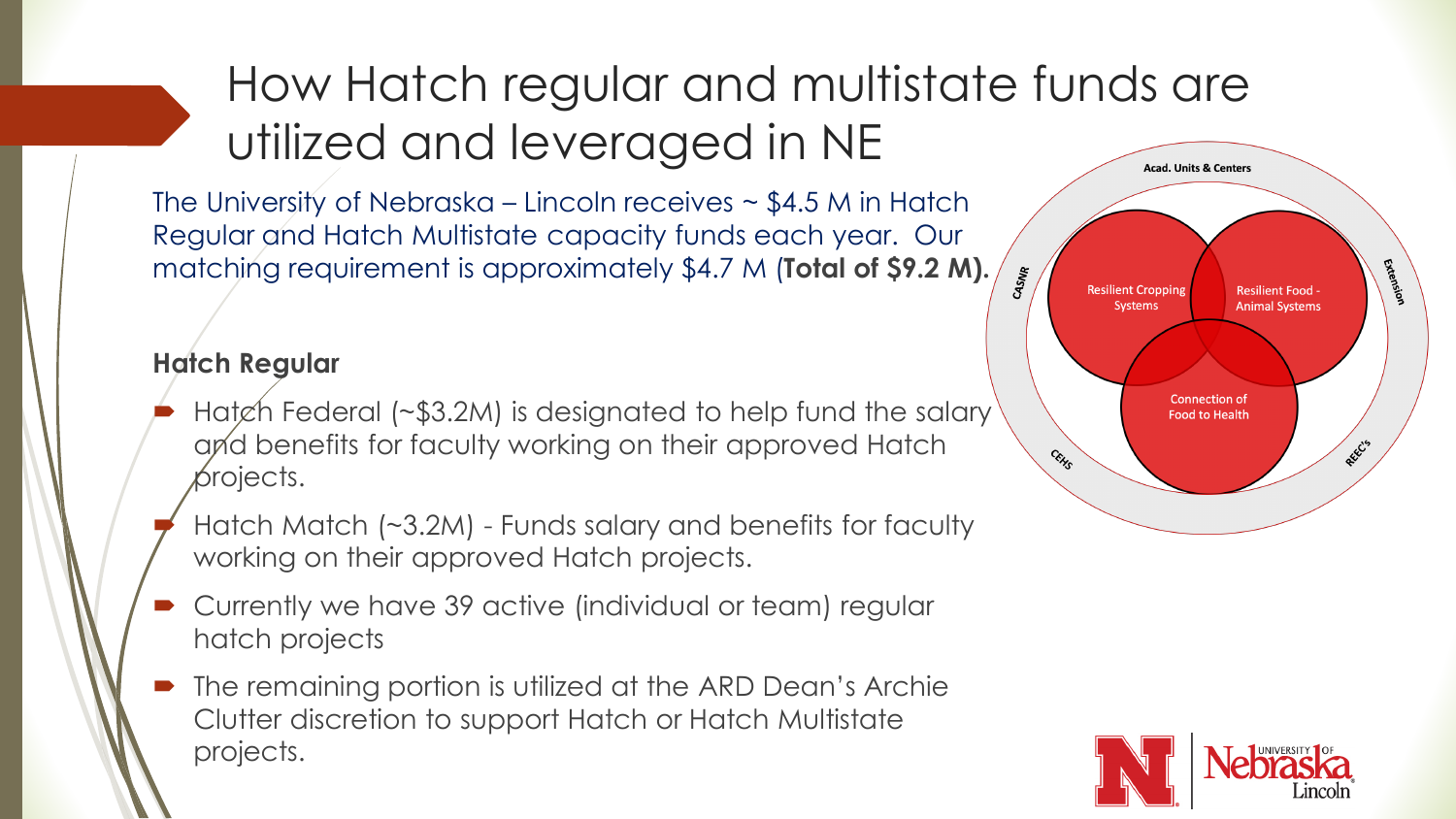#### **Multistate Hatch**

- Hatch Multistate Federal (~\$1.3M) provides programmatic funding supporting approved Multistate projects.
	- **Interested faculty apply through a competitive** internal application process.
	- **P** Faculty must be part of a Multistate Committee, Currently 177 faculty are participating.
	- Currently, 30 Multistate projects are being funded through this program.
- Hatch Multistate Match (~\$1.5M) funds salary and benefits for faculty working on their approved Hatch Multistate projects.



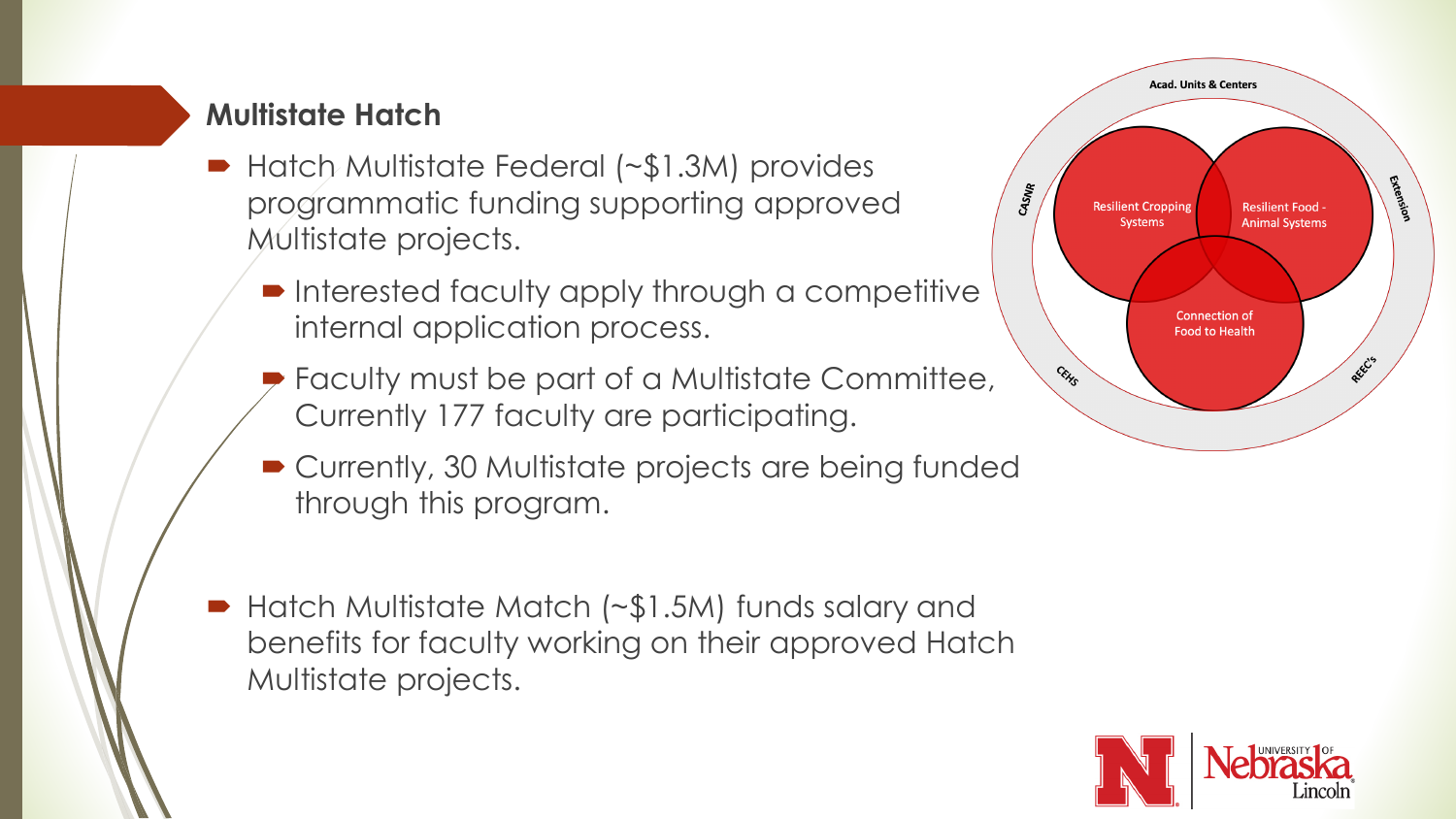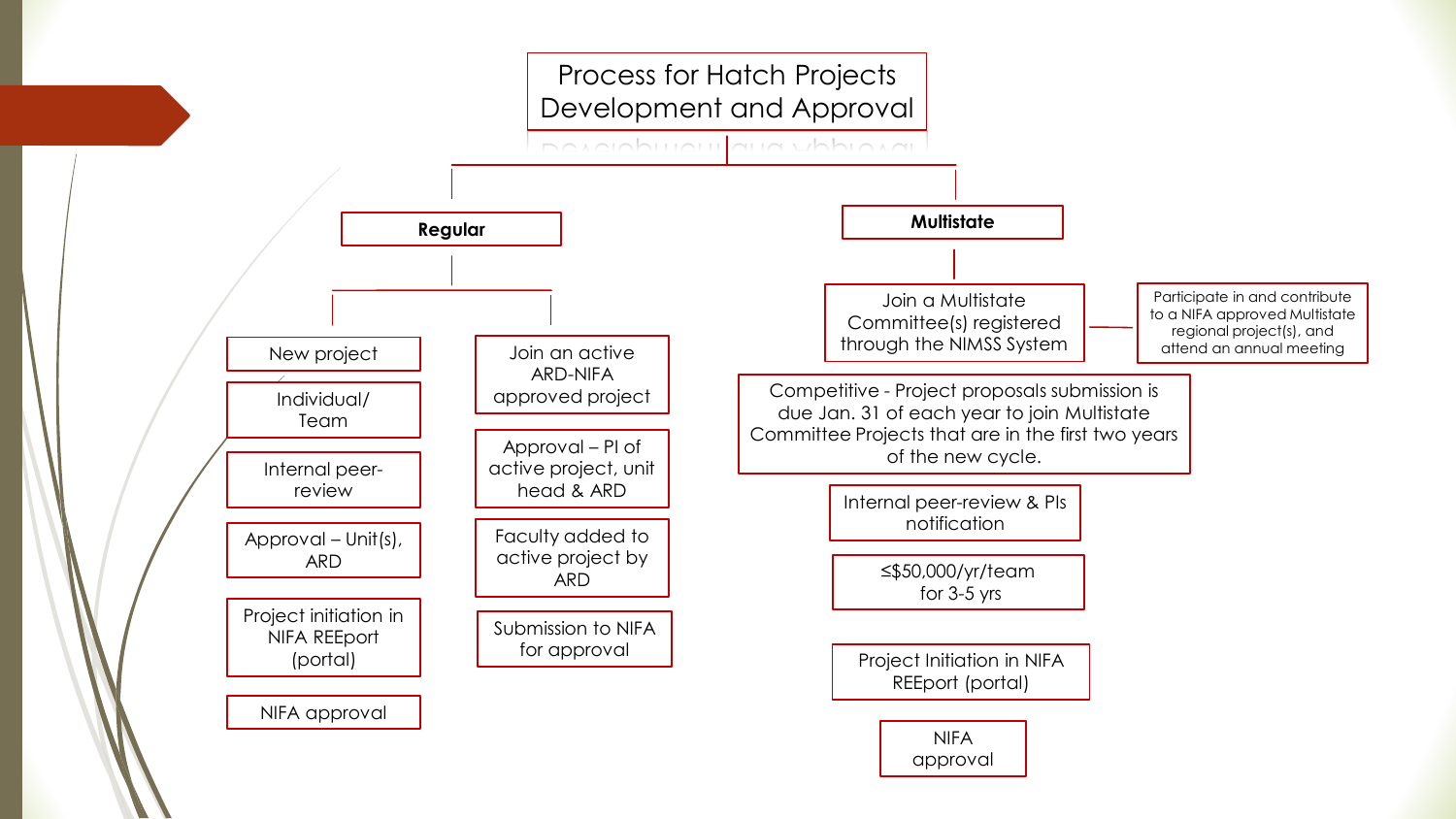# UNL-ARS collaboration around the establishment of a "National Center for Resilient and Regenerative Precision Agriculture"

ARS-USDA, UNL, and Private partners will come together to lead the farms and farmers of the future through enhancing efficiency, profitability, diversity, sustainability, and resilience of our agroecosystem through data driven and environmentally sound science

Center will be located at the Nebraska Innovation Campus, UNL

**House Appropriations: NE's congressman Jeff Fortenberry speaks on Nebraska's production Ag leadership & feeding the world**

<https://www.youtube.com/watch?v=nO5zo-L1JD8>